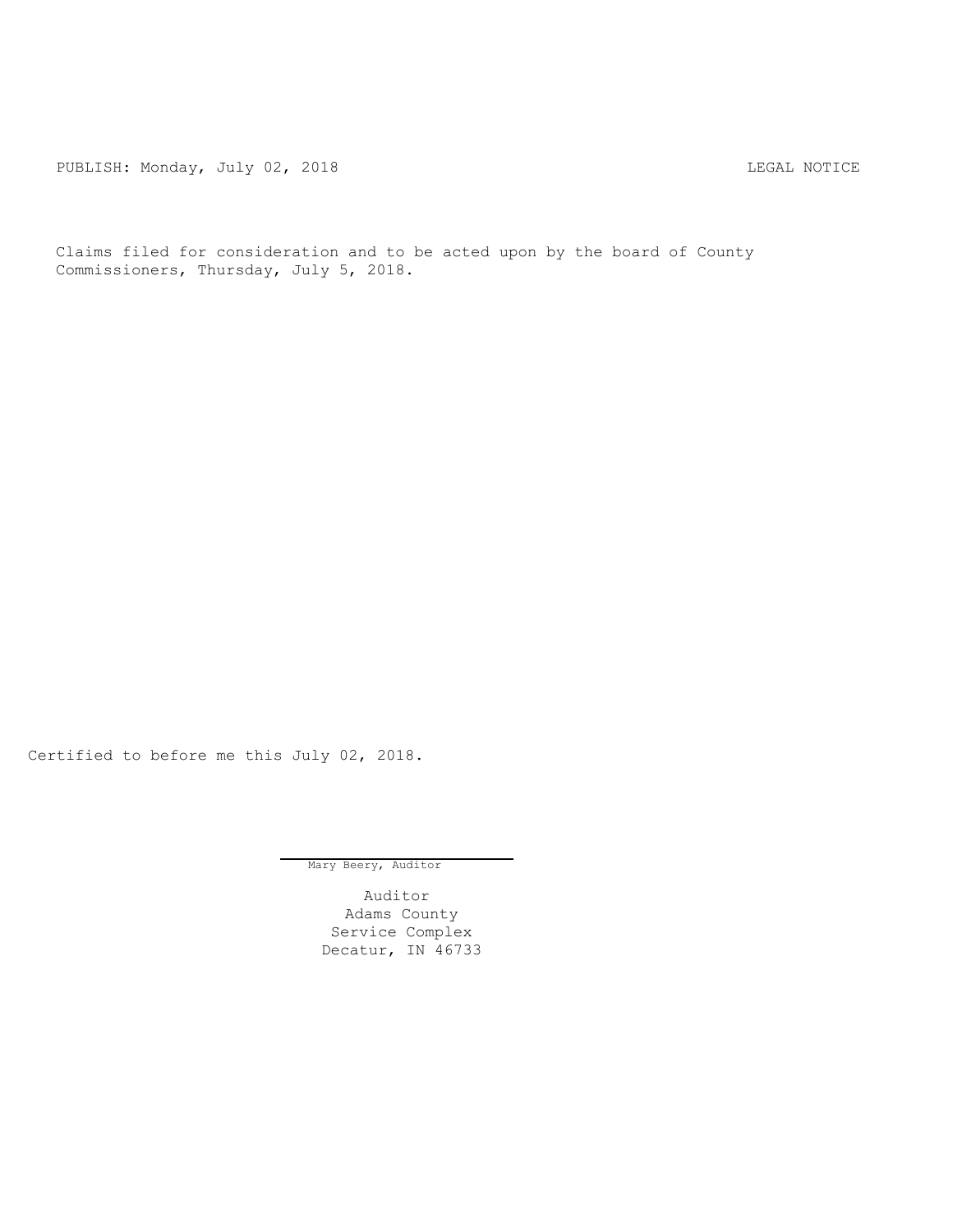

## **Claims Docket for Newspaper Adams County, Indiana**

## For Period: **6/7/2018** to **6/20/2018**

*313 W. Jefferson St. Decatur, IN 46733 (219) 724-2600*

## Date Claims to be Paid: **7/5/2018**

| Vendor                                   | Amount     | <b>Vendor</b>                            | Amount    |
|------------------------------------------|------------|------------------------------------------|-----------|
| Adams Memorial Hospital                  | 75,879.53  | Adams County Solid Waste                 | 9.33      |
| Axis Forensic Toxicology                 | 695.00     | Aqua Blast Corp                          | 281.58    |
| Arnold Lumber Co., Inc.                  | 231.50     | AT & T Mobility                          | 825.14    |
| <b>Berne Witness</b>                     | 53.36      | Suburban Propane LP                      | 372.00    |
| Chet's Pest Control                      | 90.00      | Cintas Location #338                     | 86.30     |
| City Of Decatur                          | 1,737.00   | Decatur Hardware & Rental                | 12.50     |
| <b>Complete Printing Service</b>         | 232.50     | Computer Systems, Inc.                   | 1,250.00  |
| Dealership Holdings LLC                  | 210.20     | Decatur Daily Democrat                   | 407.06    |
| <b>Decatur Dental Services</b>           | 336.70     | Decatur Tire Center                      | 19.50     |
| Geneva Police Department                 | 20.00      | Gordon Food Service                      | 3,409.92  |
| Grimm's Auto                             | 318.91     | Haggard-Sefton & Hirschy Funeral Home    | 200.00    |
| Indiana State Police                     | 128.00     | Innovative Concepts                      | 300.59    |
| Joe Spaulding                            | 500.00     | Power Train of Ft. Wayne                 | 1,056.10  |
| Rhonda L. McIntosh                       | 23.32      | St. Joseph Health Systems, LLC           | 855.00    |
| Stone-Street Quarries, Inc.              | 5,456.04   | Treasurer of Adams County                | 31,828.24 |
| West Payment Center                      | 1,076.45   | Central Indiana Hardware                 | 968.57    |
| Miller, Burry & Brown, P.C.              | 12,319.41  | Imi Irving Material, Inc.                | 879.90    |
| Adams County Automotive Supply, Inc.     | 421.70     | Jay County REMC                          | 34.25     |
| Purdue University                        | 909.48     | Waste Management                         | 872.83    |
| Don Myers Plumbing                       | 2,310.90   | Youth Opportunity Center, Inc            | 840.00    |
| Summit City Reporting, Inc.              | 204.36     | Craigville Diesel Service                | 649.34    |
| Chad W. Sprunger                         | 1,043.65   | Goodwin - Cale & Harnish Memorial Chapel | 600.00    |
| Zurcher's Best-One Tire & Auto Care, Inc | 753.26     | <b>Expert Transmission</b>               | 2,900.96  |
| Hometown Health Care                     | 144.43     | Harvest Land Co-op                       | 6,540.95  |
| Koorsen Fire and Security, Inc.          | 50.00      | Adams County Truck Repair, Inc.          | 61.28     |
| Impac                                    | 1,010.84   | Beth A. Webber                           | 1,743.36  |
| Adams County Sheriff's Department        | 148.00     | <b>ERS</b> Wireless Communications       | 1,704.23  |
| Michael G. Werling                       | 500.00     | Troyer's Market LLC                      | 4,756.44  |
| Clinical & Forensic Psychological Ser.   | 300.00     | S & S Worldwide, Inc.                    | 42.99     |
| McKesson Medical - Surgical              | 1,403.20   | <b>Uricks Trucking</b>                   | 2,688.00  |
| Kevin Yoder Farms                        | 500.00     | Deborah A. Schantz                       | 69.05     |
| <b>Stationair's Express</b>              | 1,418.11   | Chad Kukelhan                            | 319.92    |
| FlexPAC                                  | 1,102.11   | Decatur Ace Hardware                     | 242.37    |
| WM Imaging Solutions, Inc.               | 30.00      | Michael Ainsworth                        | 2,303.00  |
| Corrisoft                                | 283.25     | Central Customer Charges                 | 90.95     |
|                                          | 416.00     | Attenti US Inc                           | 1,868.30  |
| Eric D. Orr, Attorney                    |            | Ebberts Seed and Chemical                |           |
| James J. Voglewede, Jr.                  | 144.58     |                                          | 6,545.15  |
| Jutte Excavating, Inc.                   | 284,111.56 | Dean Amstutz                             | 59.76     |
| <b>Indigital Telecom</b>                 | 7,124.82   | Star Insurance Agency                    | 5,250.00  |
| Wells County Treasurer                   | 1,394.68   | Pitney Bowes, Inc.                       | 306.00    |
| Gerber & Company Foods, LLC              | 318.40     | Troy Habegger                            | 386.40    |
| Forensic and Pathology Consultants, LLC  | 3,600.00   | Treasurer of State                       | 600.00    |
| Luginbill Excavating, LLC                | 1,800.00   | Schindler Elevator Corporation           | 2,759.88  |
| Pro Train Inc.                           | 315.00     | U.S. Aggregates Inc.                     | 4,332.24  |
| <b>DSS</b> Corporation                   | 3,954.25   | Jessica Nix                              | 577.36    |
| Ron Bollenbacher                         | 133.52     | P&R Medical Connection                   | 288.95    |
| Rex W. King                              | 30.80      | JPMorgan Chase Bank NA                   | 2,413.93  |
| Charm-Tex, Inc.                          | 954.72     | Osburn Associates, Inc.                  | 6,508.55  |